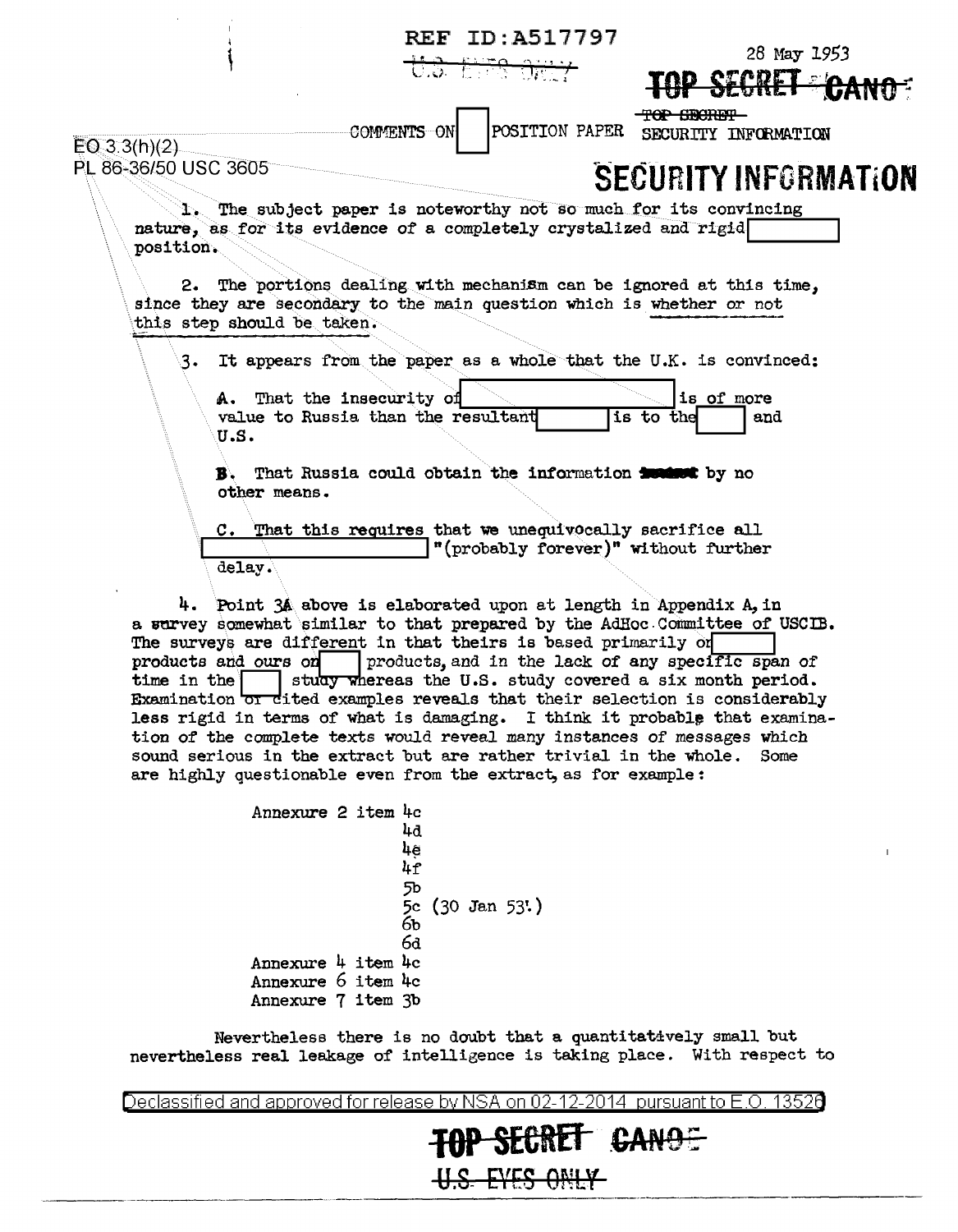$EQ_3(3h)(2)$ **REF** ID:A517797 PL 86-36/50 USC 3605 <del>rei Canoe</del> SECURTTY INFORMATION BITY INFORMATION SFCI goes so far as to state that the amount is small. In this and in the appraisal of potential, the are essentially agreed. The divergences are in estimates of degree. 5. Point 3B is the fundamental questionmark in the This statement made without qualification or further comment in any form represents an assumption rather than a fact. This assumption runs counter to the known: a. Communist infiltration of and other nations. b. Elaborate public press and radio reporting of all nations - particularly the U.S. Recent oral report by  $\mathbf{c}_{\bullet}$ 6. Foint 3B is essential to the U.K. position, since unless it is very nearly true, the course of action which the insists upon would mean that Point 3C would be a burnt offering to an unresponsive deity. In addition if RC is untrue to the extent that our attempts to inform the in their turn, we would hand the USSR a picture of our own cryptographic (and by inference, cryptanalytic) abilities. 7. The fundamental problem is not answered by the pape. It remains a cold fact that someone with the requisite authority must make a command decision in which only part of the factors are known, a few can be guessed at and the remainder are hidden in the future. Known |to us lare.  $\frac{1}{\text{Infer}}$  - They are also against the USSR Known  $-$  The quantitative leakage is not dramatic as of now Infer - It could grow worse - particularly in war Known - Western open sources leave relatively little work for USSR intelligence as of now We might not cut off much intelligence by Infer ciphers Known - USSR espionage of all types is very widespread and quite effective have disclosed Infer - We might not accomplish much and might/test a fair amount of is of value to us if not of Known · dominant importance Infer - Who can judge its value to USSR? TOP SEGRET <del>U.S. EYES ONLY</del>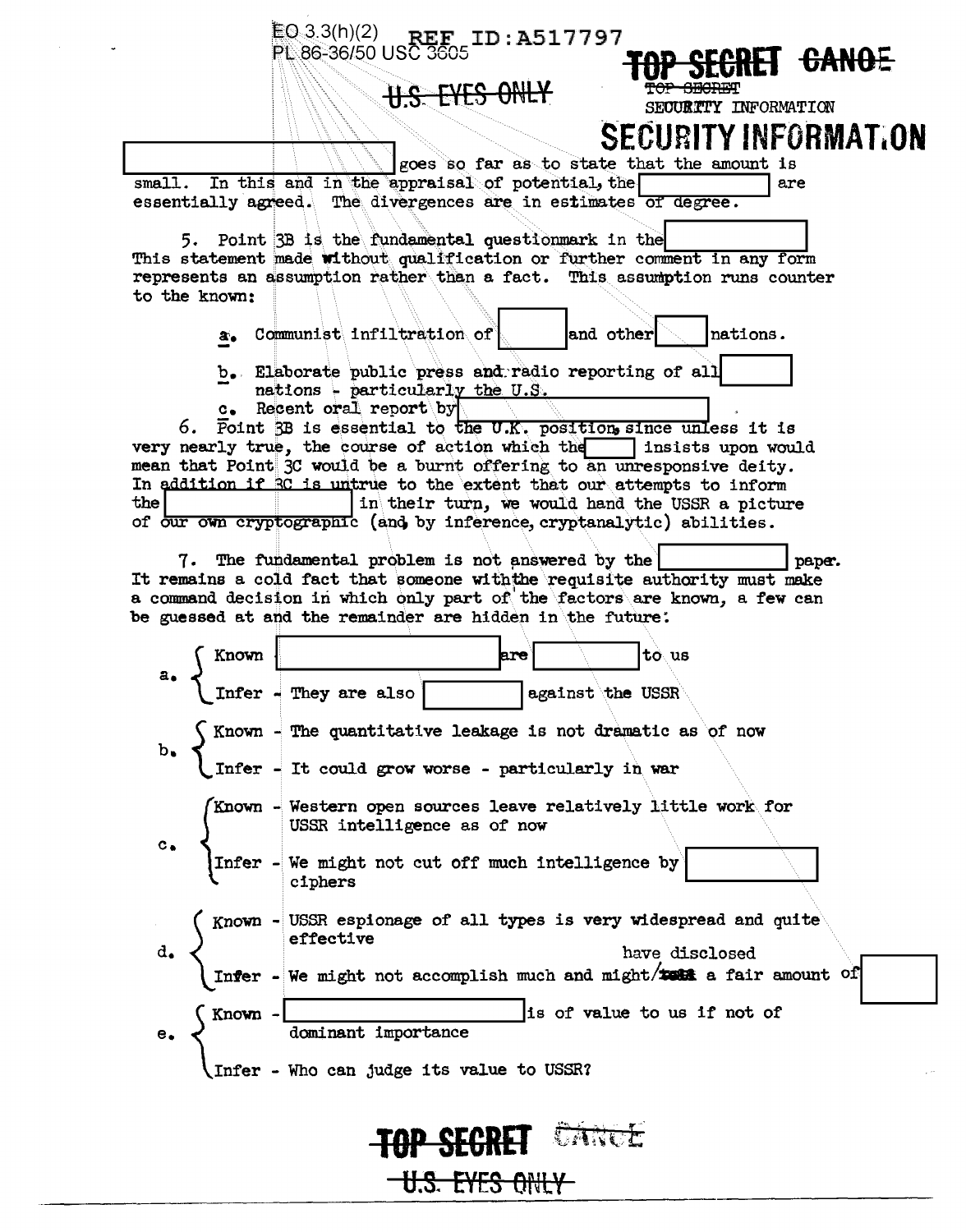## **REF ID:A517797**

## **U.S. EYES ONLY**

 $\mathcal{A}_{\bullet}(\mathcal{F})$  $\sim 10^{-4}$ 



SECURITY INFORMATION

| QUERT                | go communist?<br>- Will one or more<br>$\mathbf{r}$                                                                                                |
|----------------------|----------------------------------------------------------------------------------------------------------------------------------------------------|
| η,                   | ? - Will at least the elements of existing cryptography remain<br>if they were forced into                                                         |
| $\mathbf{H}$         | - Will we then want to read them?<br>$\mathbf 7$                                                                                                   |
| $\mathbf{u}_{\mu k}$ | ? - Will we one day get intelligence vital to us in our posi-<br>tion as leader of the Western block? Will we perhaps<br>get warning of defection? |
|                      | 8. In one sense the die is cast. All we can do is control the speed                                                                                |
|                      | of the eventual loss. When modern devises were given<br>by the<br>and<br>we set in motion an inevitable<br>This process WIII be                    |
|                      | Felatively slow. We can accelerate this or let nature take its course.<br>The decision must weigh the possible gain against the accelerated loss.  |
|                      |                                                                                                                                                    |
| $a_{\bullet}$        | One final thought: If we are going to do anything more at<br>this moment. Let us improve the COMSEC only of those of our                           |
|                      | partners of whose constancy we feel more or less certain                                                                                           |
|                      | and whose COMSEC needs improvement. For example:                                                                                                   |
|                      |                                                                                                                                                    |
|                      | L. E. SHINN                                                                                                                                        |
|                      |                                                                                                                                                    |
|                      |                                                                                                                                                    |

 $EO 3.3(h)(2)$ PL 86-36/50 USC 3605

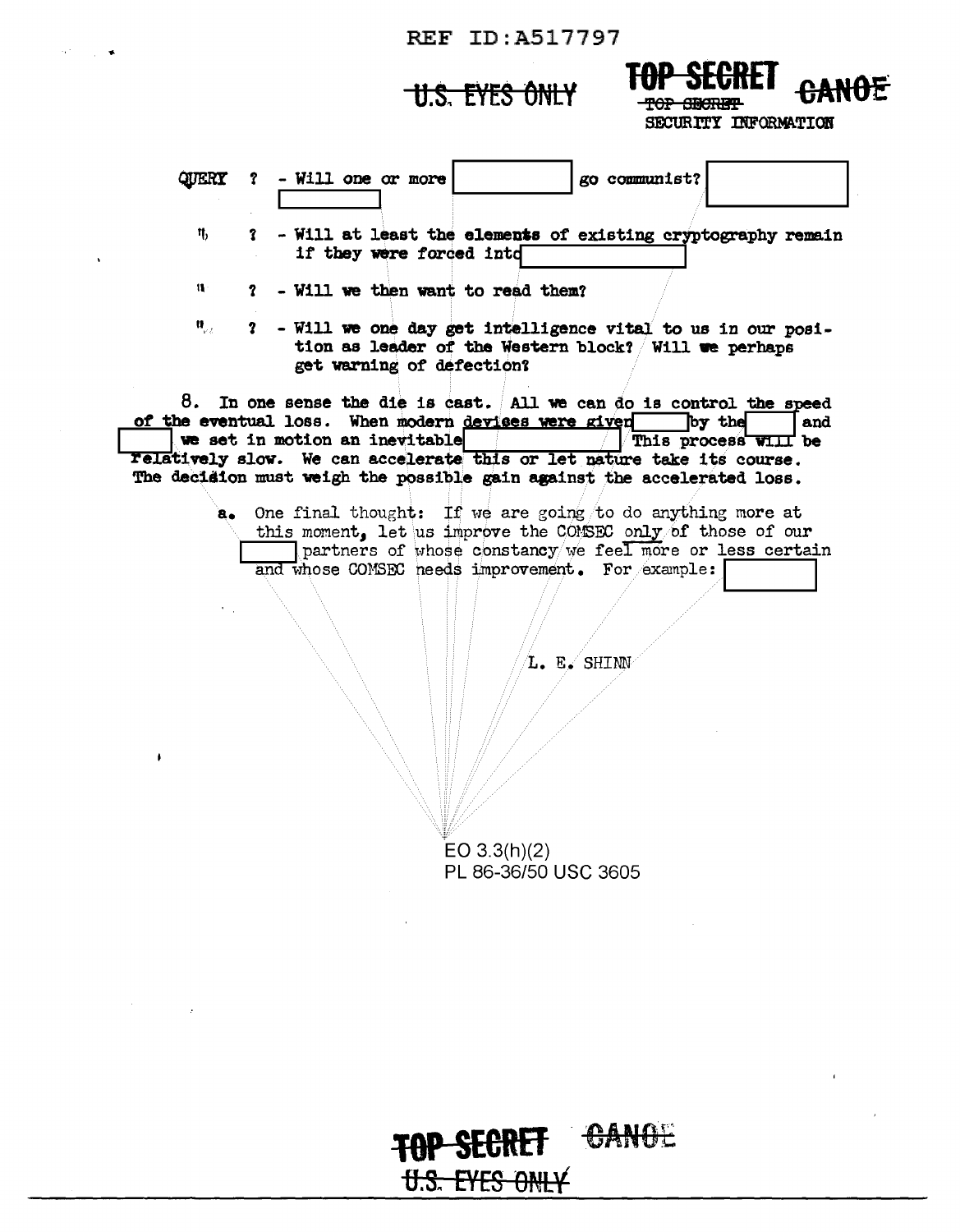REF ID: A517797<br>Hue are going to do anything more<br>elt : let us improve the COMSEC<br>antain and whose constancy we  $\sqrt{1-\sqrt{1-\lambda}}$ that Hought: let 9. re or less For example  $\chi$  . The set of  $\chi$ 

 $EO 3.3(h)(2)$ PL 86-36/50 USC 3605

 $\label{eq:2.1} \frac{1}{\sqrt{2\pi}}\int_{\mathbb{R}^3}\frac{1}{\sqrt{2\pi}}\left(\frac{1}{\sqrt{2\pi}}\right)^2\frac{1}{\sqrt{2\pi}}\int_{\mathbb{R}^3}\frac{1}{\sqrt{2\pi}}\frac{1}{\sqrt{2\pi}}\frac{1}{\sqrt{2\pi}}\frac{1}{\sqrt{2\pi}}\frac{1}{\sqrt{2\pi}}\frac{1}{\sqrt{2\pi}}\frac{1}{\sqrt{2\pi}}\frac{1}{\sqrt{2\pi}}\frac{1}{\sqrt{2\pi}}\frac{1}{\sqrt{2\pi}}\frac{1}{\sqrt{2\pi}}\frac{$ 

L.E. SHINN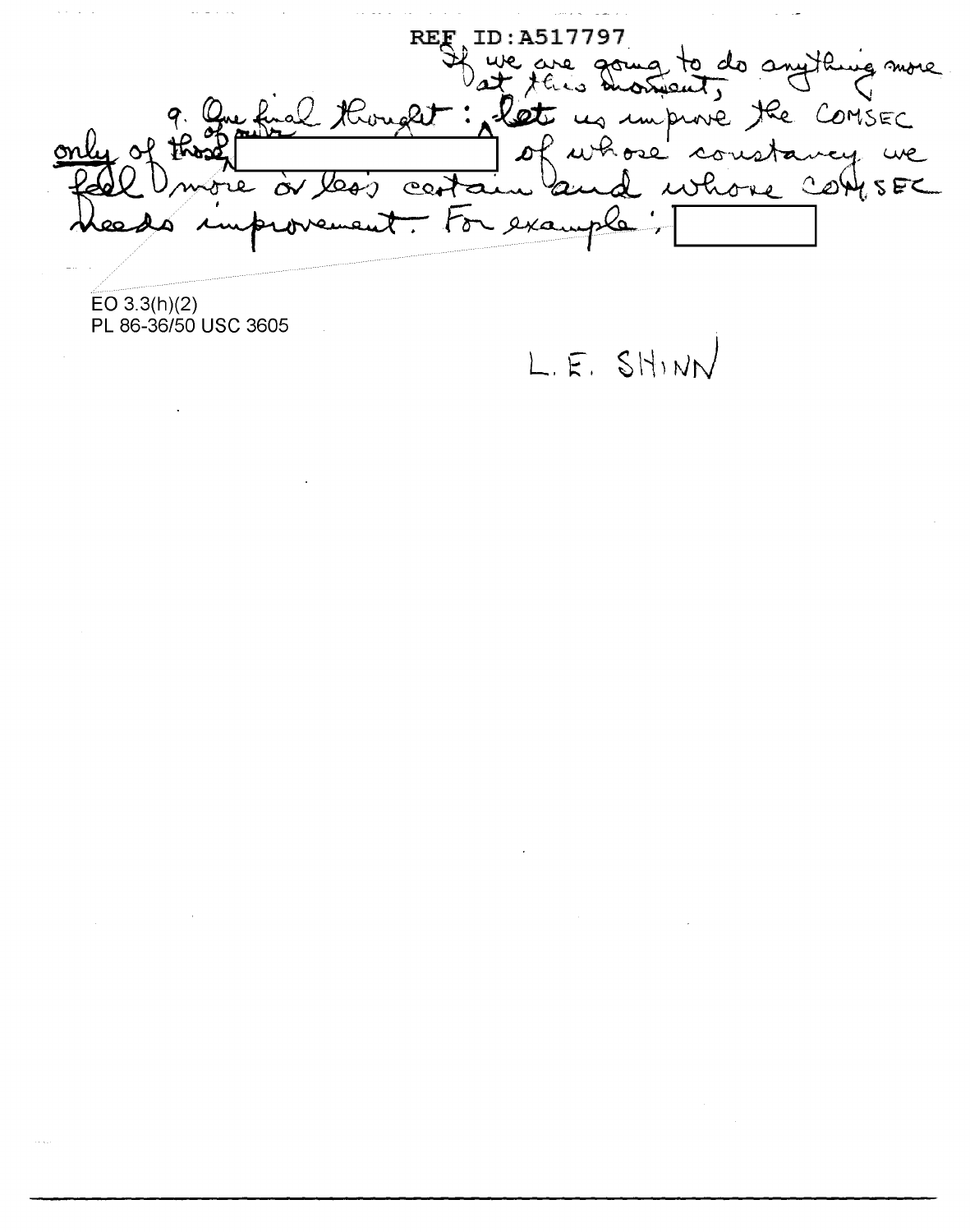|             | <b>REF ID:A517797</b>                                                                                                                                                                                                                                                                                                                                                                                                                                                                                                                                                                                                                                                                                                                             |
|-------------|---------------------------------------------------------------------------------------------------------------------------------------------------------------------------------------------------------------------------------------------------------------------------------------------------------------------------------------------------------------------------------------------------------------------------------------------------------------------------------------------------------------------------------------------------------------------------------------------------------------------------------------------------------------------------------------------------------------------------------------------------|
|             | 28 tev 10 (                                                                                                                                                                                                                                                                                                                                                                                                                                                                                                                                                                                                                                                                                                                                       |
|             | This document is to be read only by those personnel officially indoctrinated in accordance with com-<br>munication intelligence security regulations and authorized to receive the information reported herein.                                                                                                                                                                                                                                                                                                                                                                                                                                                                                                                                   |
|             |                                                                                                                                                                                                                                                                                                                                                                                                                                                                                                                                                                                                                                                                                                                                                   |
|             | <del>TOP LECTUR</del><br>POSITION PAPER<br>COMMENTS ON<br>SECURITY INFORMATION                                                                                                                                                                                                                                                                                                                                                                                                                                                                                                                                                                                                                                                                    |
|             |                                                                                                                                                                                                                                                                                                                                                                                                                                                                                                                                                                                                                                                                                                                                                   |
|             | $\frac{1}{\sqrt{2}}$ . We see that $\frac{1}{\sqrt{2}}$                                                                                                                                                                                                                                                                                                                                                                                                                                                                                                                                                                                                                                                                                           |
| position.   | 1. The subject paper is noteworthy not so much for its convincing<br>nature, as for its evidence of a completely crystalized and rigid                                                                                                                                                                                                                                                                                                                                                                                                                                                                                                                                                                                                            |
|             | 2. The portions dealing with mechanism can be ignored at this time,<br>since they are secondary to the main question which is whether or not<br>this step should be taken.                                                                                                                                                                                                                                                                                                                                                                                                                                                                                                                                                                        |
| 3.          | It appears from the paper as a whole that the U.K. is convinced:                                                                                                                                                                                                                                                                                                                                                                                                                                                                                                                                                                                                                                                                                  |
|             | A. That the insecurity of<br>EO 3.3(h)(2)<br>1s of more<br>value to Russia than the resultant<br>is to the<br>PL 86-36/50 USC 360<br>and<br>U.S.                                                                                                                                                                                                                                                                                                                                                                                                                                                                                                                                                                                                  |
|             | B. That Russia could obtain the information for the no<br>other means.                                                                                                                                                                                                                                                                                                                                                                                                                                                                                                                                                                                                                                                                            |
|             | C. That this requires that we unequivocally sacrifice all<br>"(probably forever)" without further                                                                                                                                                                                                                                                                                                                                                                                                                                                                                                                                                                                                                                                 |
|             | delay.                                                                                                                                                                                                                                                                                                                                                                                                                                                                                                                                                                                                                                                                                                                                            |
| time in the | 4. Point 3A above is elaborated upon at length in Appendix A, in<br>a survey somewhat similar to that prepared by the AdHoc Committee of USCIB.<br>The surveys are different in that theirs is based primarily on<br>products and ours on<br>products, and in the lack of any specific span of<br>study whereas the U.S. study covered a six month period.<br>Examination of cited examples reveals that their selection is considerably<br>less rigid in terms of what is damaging. I think it probable that examina-<br>tion of the complete texts would reveal many instances of messages which<br>sound serious in the extract but are rather trivial in the whole.<br>Some<br>are highly questionable even from the extract, as for example: |
|             |                                                                                                                                                                                                                                                                                                                                                                                                                                                                                                                                                                                                                                                                                                                                                   |
|             | Annexure 2 item 4c<br>44<br>4e                                                                                                                                                                                                                                                                                                                                                                                                                                                                                                                                                                                                                                                                                                                    |
|             | 4f                                                                                                                                                                                                                                                                                                                                                                                                                                                                                                                                                                                                                                                                                                                                                |
|             | 56<br>5c<br>$(30 \text{ Jan } 53!)$<br>6 <sub>b</sub><br>6d                                                                                                                                                                                                                                                                                                                                                                                                                                                                                                                                                                                                                                                                                       |
|             | Annexure 4 item 4c                                                                                                                                                                                                                                                                                                                                                                                                                                                                                                                                                                                                                                                                                                                                |
|             | Annexure 6 item 4c<br>Annexure 7 item 3b                                                                                                                                                                                                                                                                                                                                                                                                                                                                                                                                                                                                                                                                                                          |
|             |                                                                                                                                                                                                                                                                                                                                                                                                                                                                                                                                                                                                                                                                                                                                                   |

Mevertheless there is no doubt that a quantitatively small but nevertheless real leakage of intelligence is taking place. With respect to

È

 $\lambda$ 

Form 781-510K TOP SECRET CANOE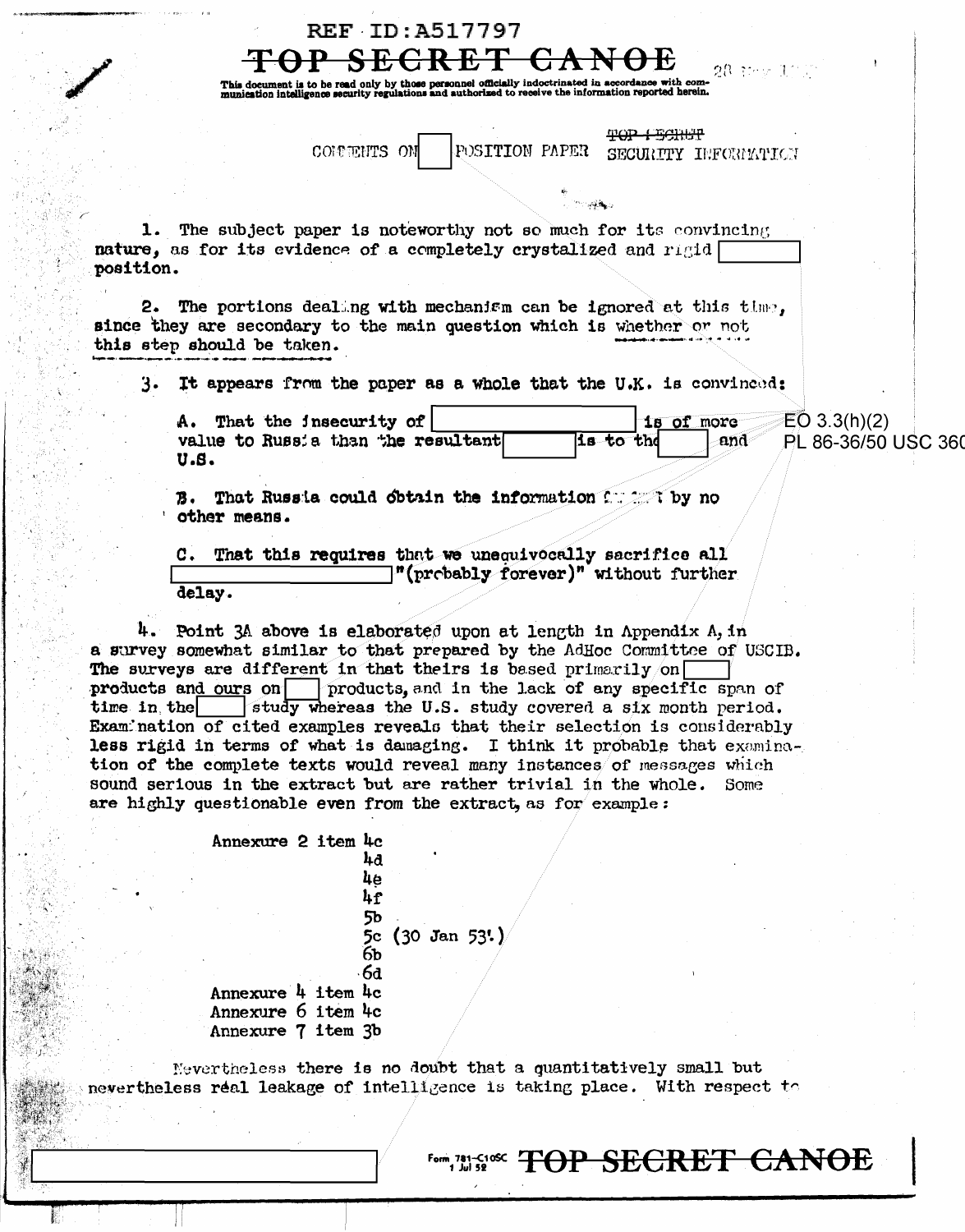| This document is to be read only by those personnel officially indoctrinated in accordance with com-<br>munication intelligence security regulations and authorized to receive the information reported herein.                                                                                             |
|-------------------------------------------------------------------------------------------------------------------------------------------------------------------------------------------------------------------------------------------------------------------------------------------------------------|
| <del>TOP SECRIT</del><br>SECURITY IDENGATION                                                                                                                                                                                                                                                                |
|                                                                                                                                                                                                                                                                                                             |
| goes so far as to state that the amount is                                                                                                                                                                                                                                                                  |
| small. In this and in the appraisal of potential, the<br>are<br>essentially agreed. The divergences are in estimates of degree.                                                                                                                                                                             |
| Point 3B is the fundamental questionmark in the<br>י כ<br>This statement made without qualification or further comment in any form<br>represents an assumption rather than a fact. This assumption runs counter<br>to the known:                                                                            |
| Communist infiltration of<br>nations.<br>and other<br>a.                                                                                                                                                                                                                                                    |
| b. Elaborate public press and radio reporting of all<br>nations - particularly the U.S.                                                                                                                                                                                                                     |
| c. Recent oral report by<br>Foint 3B is essential to the<br>since unless it is<br>very nearly true, the course of action which the<br>insists upon would<br>mean that Point 30 would be a burnt offering to an unresponsive deity.<br>In addition if 3C is untrue to the extent that our attempts to inform |
| leaked in their turn, we would hand the USSR a picture<br>the  <br>of our own cryptographic (and by inference, cryptanalytic) abilities.                                                                                                                                                                    |
| a command decision in which only part of the factors are known, a few can<br>be guessed at and the remainder are hidden in the future:<br>Known<br>to us<br>lare<br>a.                                                                                                                                      |
| Infer - They are also<br>against the USSR                                                                                                                                                                                                                                                                   |
| Known - The quantitative leakage is not dramatic as of now<br>b,<br>Infer - It could grow worse - particularly in war                                                                                                                                                                                       |
| Known - Western open sources leave relatively little work for<br>USSR intelligence as of now                                                                                                                                                                                                                |
| $\bullet$<br>Infer - We might not cut off much intelligence by securing                                                                                                                                                                                                                                     |
| Known - USSR espionage of all types is very widespread and quite                                                                                                                                                                                                                                            |
| effective<br>d.<br>have disclosed                                                                                                                                                                                                                                                                           |
| Infer - We might not accomplish much and might/tont a fair amount of                                                                                                                                                                                                                                        |
| is of value to us if not of<br><b>Known</b><br>$\bullet$ .<br><b>COUTURNA TEOOL ASUGA</b>                                                                                                                                                                                                                   |
|                                                                                                                                                                                                                                                                                                             |
| <b>\Infer - Who can judge its value to USSR?</b>                                                                                                                                                                                                                                                            |